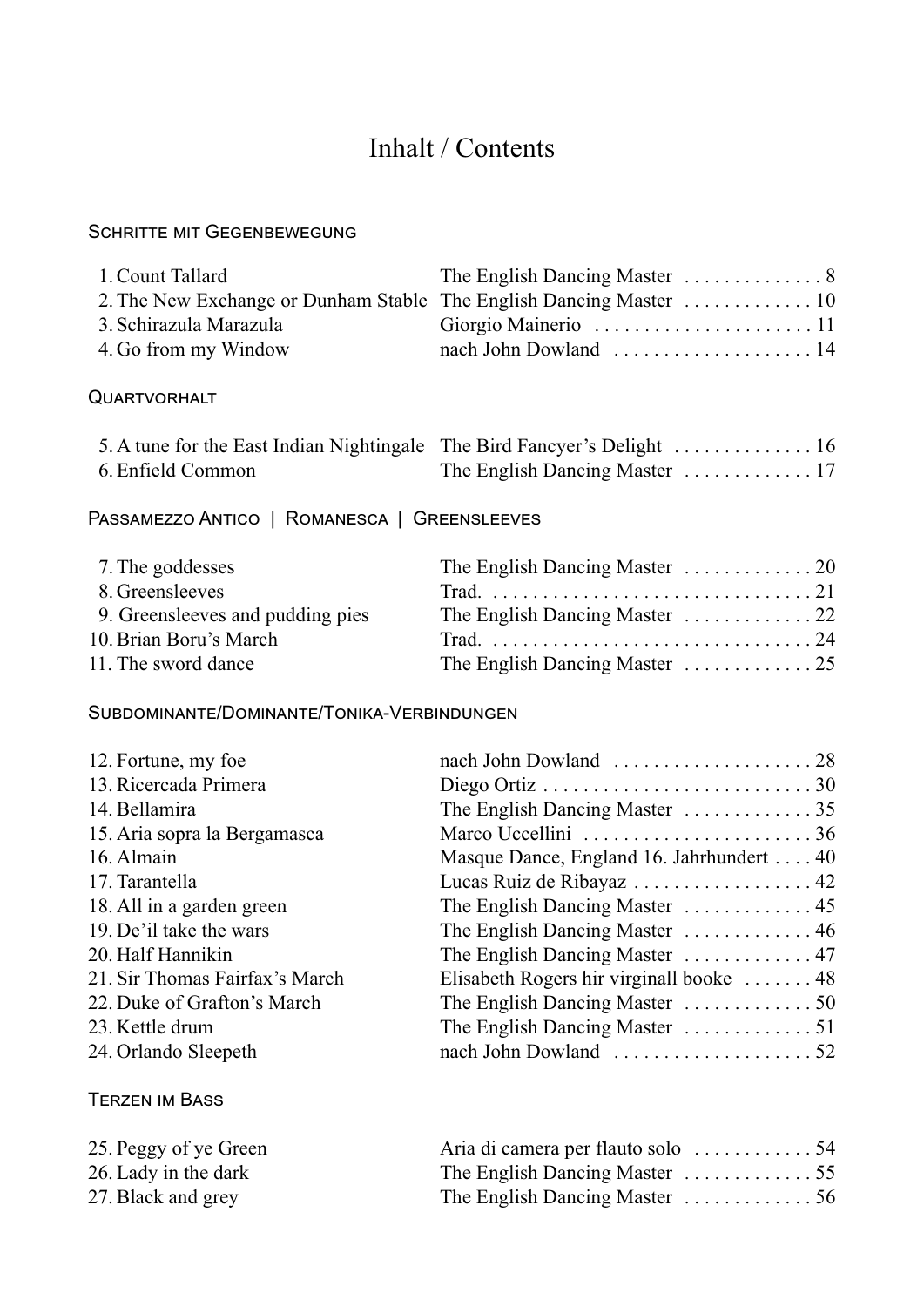| 28. Bobbing Joe                        | The English Dancing Master 57           |
|----------------------------------------|-----------------------------------------|
| 29. Woodcock or the green man          | The English Dancing Master 58           |
| 30. Dissembling love or The lost heart |                                         |
| 31. Upon a summer's day                |                                         |
| 32. Drive the cold winter away         |                                         |
| 33. I love thee once, I love no more   |                                         |
| 34. The scotch March                   | Elisabeth Rogers hir virginall booke 64 |
| 35. Oranges and lemons                 |                                         |
| 36. Welcome home old Rowland           |                                         |
| 37. Watton town's end                  |                                         |
| 38. Parson's Farewell                  |                                         |
| 39. Ay me or Symphonie                 |                                         |
| 40. Fy gar rub her over with Strae     | Aria di camera per flauto solo 70       |
| 41. Porter's Lamentation               |                                         |
| 42. Sídh Beag agus Sídh Mór            |                                         |
| 43. Pauls Steeple                      |                                         |
| 44. Allemande Loreyne                  | Susanne van Soldt Manuscript  78        |
| 45. Branle de Malta                    |                                         |

Passamezzo Antico | Romanesca | Greensleeves

| 46. Pastime with good company         |                                                                                             |
|---------------------------------------|---------------------------------------------------------------------------------------------|
| 47. Consort                           | Henry VIII. $\dots \dots \dots \dots \dots \dots \dots \dots \dots \dots \ 82$              |
| 48. O my hart                         | Henry VIII. $\dots \dots \dots \dots \dots \dots \dots \dots \dots \dots \dots \dots \, 84$ |
| 49. Jetzt blicken aus des Himmelssaal | Thomas Selle $\dots \dots \dots \dots \dots \dots \dots \dots \dots$ 86                     |
| 50. Wie manchesmahl                   | Thomas Selle $\dots \dots \dots \dots \dots \dots \dots \dots \dots$ 88                     |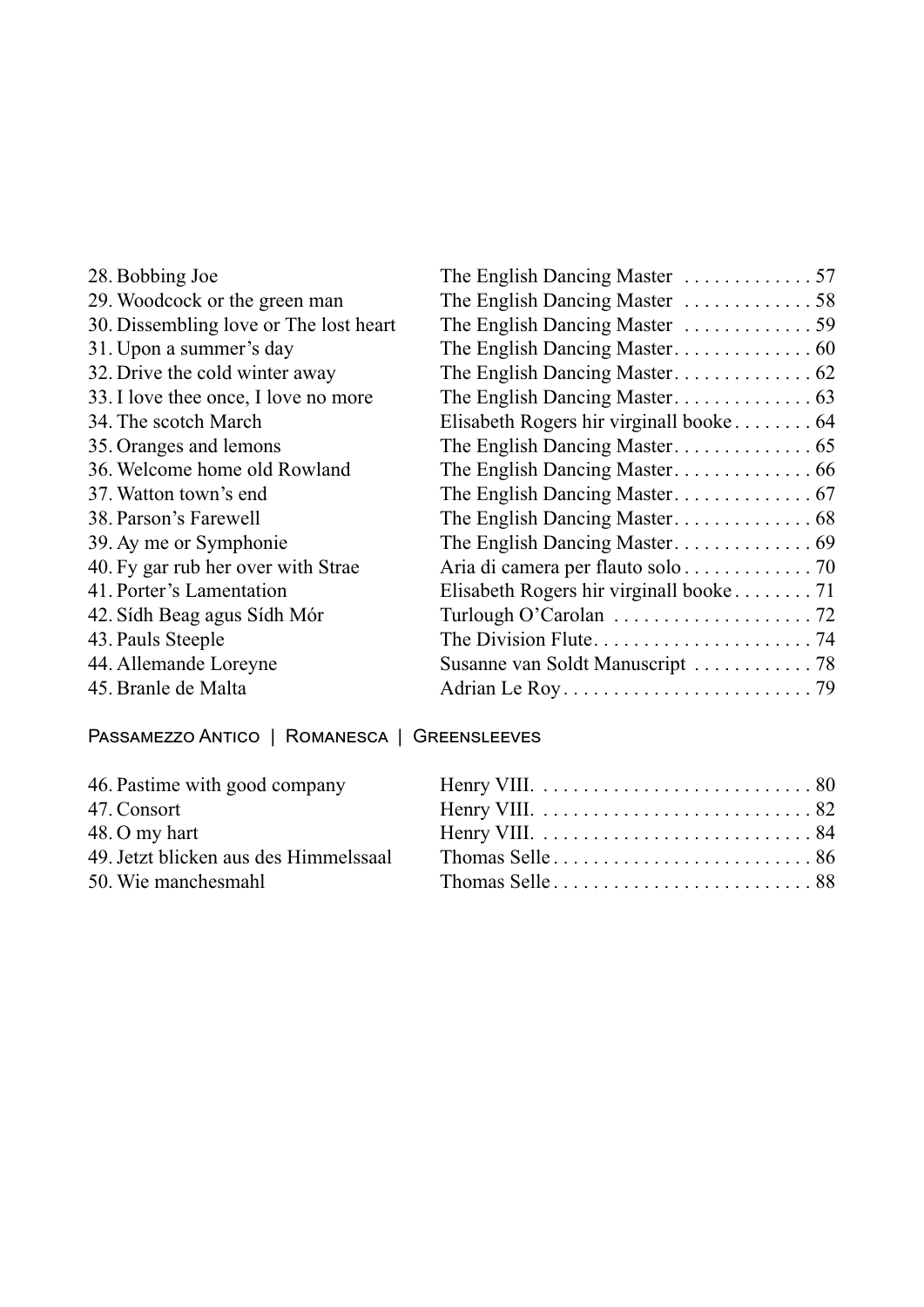## 6. Enfield Common

° ¢ ° ¢ ° ¢ ° ¢ ™ ™ ™ —<br>" ™ ™ 1. ™ ™ —<br>=<br>= ™ ™ ™ 2. ™ ™ ™ ™ ™ ™  $\sqrt{1}$ . —<br>; —<br>" ™ ™ ™ ™  $\sqrt{2}$ . <u>រូ</u>  $\frac{3}{2}$ <u>រូ</u>  $\frac{3}{2}$ <u>រូ</u>  $\frac{3}{2}$  $\overline{\mathbb{Q}^{\flat}}$  $\overline{\mathbb{Q}^{\flat}}$  $\mathbf{\mathcal{P}}$  , 4 #  $\overline{\mathbb{Q}^{\flat}}$  $\overline{\mathbb{Q}^{\flat}}$  $\mathbf{\mathcal{P}}$  ,  $\overline{\mathbb{Q}^{\flat}}$  $\overline{\mathbb{Q}^{\flat}}$  $\mathbf{\mathcal{P}}$  , § #  $\overline{\mathbb{Q}^{\flat}}$  $\overline{\mathbb{Q}^{\flat}}$  $\mathbf{\mathcal{P}}$  , 4  $\sharp$  $\bullet$   $\bullet$   $\bullet$   $\bullet$   $\circ$  $e \cdot e \cdot e \cdot e \cdot e \cdot e \cdot e$ œ  $e$ # $e$   $\rightarrow$  $\overline{\phantom{a}}$  $\overrightarrow{e}$  $\epsilon$  e  $\epsilon$  $\frac{1}{2}$  $\overline{\phantom{a}}$ œ œ  $\overline{P}$  $\bullet$   $\bullet$   $\bullet$ <sup>œ</sup> <sup>œ</sup> <sup>œ</sup> <sup>œ</sup> <sup>œ</sup> <sup>œ</sup> <sup>œ</sup> ˙™ <sup>Œ</sup> <sup>œ</sup> <sup>œ</sup> Œ ˙ w  $\overline{\mathbf{r}}$   $\overline{\mathbf{r}}$  $\overline{\sigma}$   $\overline{\rho}$  $\overline{\mathbf{o}}$  $\overline{\circ}$ œ  $\overline{d}$  $\qquad \qquad \bullet$  $\bullet$   $\circ$   $\bullet$   $\bullet$   $\bullet$ œ  $\circ$   $\bullet$   $\bullet$   $\bullet$  $\bullet$   $\bullet$ œ œ œ  $\frac{1}{\alpha}$ . œ  $\overline{\phantom{a}}$ œ œ œ ● *。* ●  $\overline{\phantom{a}}$ œ œ œ œ  $\begin{array}{c|c|c|c} \hline \circ & \circ & \circ \end{array}$  $\overline{\phantom{a}}$ œ  $\overline{d}$ œ  $e$  ie  $e$ œ œ œ #œ ˙ œ  $\overline{\mathbf{e}}$ ˙™ <sup>Œ</sup> <sup>œ</sup> <sup>œ</sup> <sup>œ</sup> n˙™ <sup>œ</sup> <sup>œ</sup> <sup>œ</sup> #˙ <sup>œ</sup> <sup>œ</sup> <sup>œ</sup>  $\begin{array}{c|c} \mathbf{v} & \mathbf{v} \end{array}$  $\bullet$   $\bullet$   $\bullet$ œ œ #œ œ  $\overline{\phantom{a}}$ œ œ œ œ  $\overline{\phantom{a}}$ œ <sup>œ</sup> <sup>œ</sup> <sup>œ</sup> <sup>œ</sup> <sup>œ</sup> <sup>œ</sup> <sup>œ</sup> ˙™ <sup>Œ</sup> <sup>œ</sup>  $\begin{array}{c} \bullet \quad \cdot \quad \cdot \\ \bullet \quad \cdot \quad \cdot \end{array}$  $\overline{P}$  $\overline{\mathbf{O}}$  $\begin{array}{c|c}\n\bullet & \circ \\
\end{array}$   $\begin{array}{c|c}\n\circ \\
\end{array}$   $\begin{array}{c|c}\n\circ \\
\end{array}$  Man darf einen Generalbass auch rhythmisieren und Basstöne wiederholt anschlagen. Hier passen in der Begleitung kurze, akzentuierte Akkorde. Kontrastierend dazu kann man die Steigerung in den Takten 10–11 mit ausladenden Arpeggien spielen.

aus: John Playford, "The English Dancing Master", 1701 2. Stimme und Begleitung: Monika Mandelartz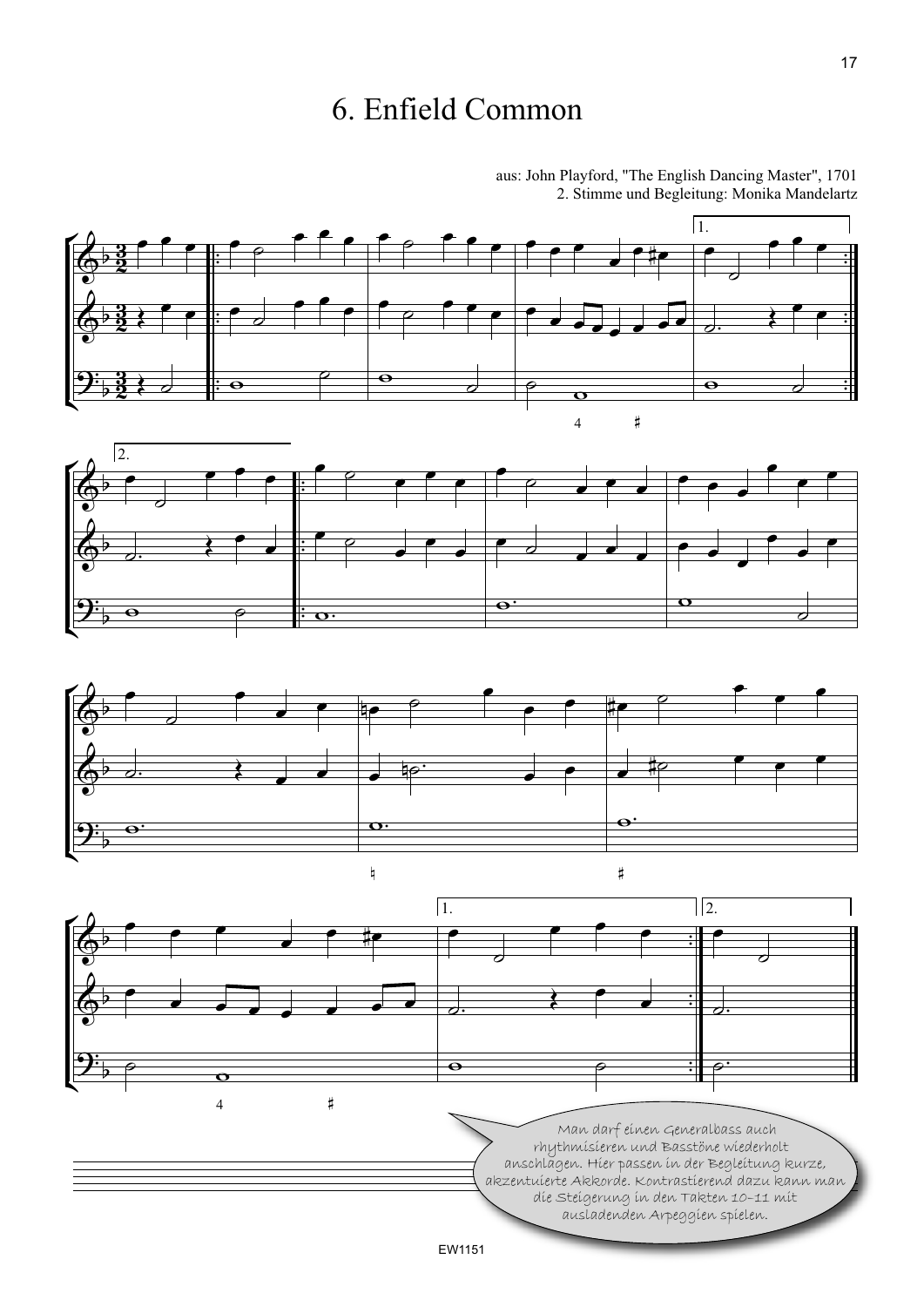# Bass-Schemen



EW1151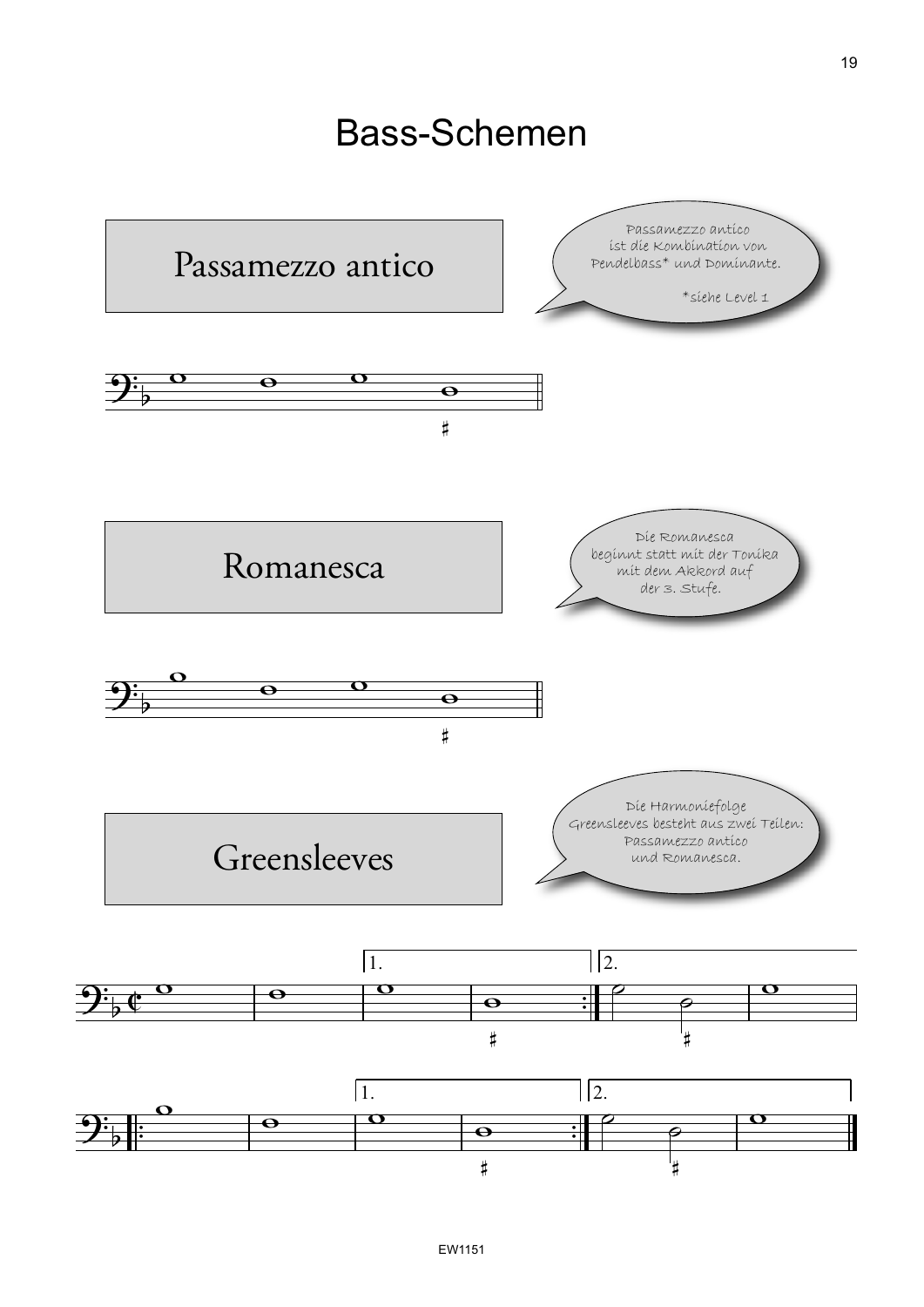### 8. Greensleeves

° ¢ ° ¢ ° ¢ ° ¢  $(h)$ A - las, my love, you (#) do me wrong to \_ cast me off  $(h)$ - cour-teous-ly; And  $(h)$  $(h)$ #  $(h)$ # I have lov - ed\_ (#) you so long de - light - ing\_ in your\_ com - pa - ny. # Green - sleeves was (#) all my joy, Green - sleeves was  $(h)$ my  $(h)$ - light,  $(h)$ #  $(h)$ # Green - sleeves was my heart of gold, and (#) who but my la -  $dy$  - Green-sleeves.  $\frac{6}{2}$ <u>ti</u><br>8  $\overline{6}$ <u>ե</u><br>8  $\frac{6}{5}$ <u>ե</u><br>8  $\oint$ trad. Satz: Monika Mandelartz  $\frac{\partial}{\partial \varphi}$  $\overline{ \Omega^{\cdot \sharp}}$  $\&$  $\mathbf{\hat{\phi}}^*$  $\overline{ \Theta^{\boldsymbol{:}\sharp} }$  $\&$  $\delta^*$  $\overline{ \Omega^{\cdot \sharp}}$  $\&$  $\oint$  $\overline{ \mathbf{ \Theta }^{H}}$ ‰  $\overline{e}$  $\overline{2}$ œ™ œ™ œ œ J  $\overline{\mathcal{C}}$  $\overline{5}$ J  $e$   $\frac{1}{2}e$   $e$ J  $e$   $e$   $e$ œ  $\sum_{i=1}^n$  $\frac{1}{\sqrt{2}}$  $\bar{P}$ œ  $\widehat{\mathfrak{p}}$  $\frac{1}{2}$  e  $\frac{1}{2}$  $\overline{y}$ œ™  $\frac{1}{2}$ r  $\overline{\phantom{a}}$  $\rightarrow$ j œ™ j #œ r œ <sup>j</sup> <sup>œ</sup> #œ  $\overline{ }$ œ œ  $\overline{ }$ ‰ œ™ œ™ œ™ œ™ œ™ œ™ œ™ œ™  $\bullet$   $\bullet$  $\overline{2}$  $e \cdot \frac{1}{\sqrt{2}}$  e  $\frac{1}{\sqrt{2}}$  e  $\frac{1}{\sqrt{2}}$  $\bar{\!\!\vec{Z}}$ <sup>œ</sup> <sup>œ</sup> <sup>œ</sup> <sup>œ</sup> <sup>œ</sup> <sup>œ</sup> <sup>œ</sup>™ <sup>œ</sup> <sup>œ</sup> <sup>œ</sup>  $\overrightarrow{e}$  $\frac{1}{\sqrt{1-\frac{1}{\sqrt{1-\frac{1}{\sqrt{1-\frac{1}{\sqrt{1-\frac{1}{\sqrt{1-\frac{1}{\sqrt{1-\frac{1}{\sqrt{1-\frac{1}{\sqrt{1-\frac{1}{\sqrt{1-\frac{1}{\sqrt{1-\frac{1}{\sqrt{1-\frac{1}{\sqrt{1-\frac{1}{\sqrt{1-\frac{1}{\sqrt{1-\frac{1}{\sqrt{1-\frac{1}{\sqrt{1-\frac{1}{\sqrt{1-\frac{1}{\sqrt{1-\frac{1}{\sqrt{1-\frac{1}{\sqrt{1-\frac{1}{\sqrt{1-\frac{1}{\sqrt{1-\frac{1}{\sqrt{1-\frac{1}{\sqrt{1-\frac{1$ J œ  $\widehat{\mathbb{F}}$  $\frac{1}{2}$  e  $\frac{1}{2}$ j œ™  $\overline{\phantom{a}}$ r œ  $\rightarrow$  $\overline{a}$ œ r œ  $\overline{1}$ #œ™  $\frac{1}{4}$ r œ  $j_{\rm esc}$  $\overline{1}$ œ™ **e**™ e™ e™ e™ e™ e™ e™ e™ e™ <sup>œ</sup> <sup>œ</sup> <sup>œ</sup> <sup>œ</sup>™ <sup>œ</sup> <sup>œ</sup> <sup>œ</sup> <sup>œ</sup>™ <sup>œ</sup> <sup>œ</sup> <sup>œ</sup> <sup>œ</sup> <sup>œ</sup> <sup>œ</sup> <sup>œ</sup> œ J  $e$   $e$   $f$ <u>o∵ e</u>  $\overline{5}$  2  $\overline{\mathcal{E}}$  $\bullet$  $\overline{y}$ œ™  $\sum$ r œ  $j \sim$  $\overline{ }$ œ™  $\frac{1}{4}$ r  $\overline{\phantom{0}}$  $\sum_{\sharp}$  $\overline{\phantom{a}}$ œ™ <sup>œ</sup>™ <sup>œ</sup>™ <sup>œ</sup>™ <sup>œ</sup>™ <sup>œ</sup>™ <sup>œ</sup>™ <sup>œ</sup>™ <sup>œ</sup>™ œ  $\bullet$   $\bullet$   $\bullet$   $\bullet$   $\bullet$   $\bullet$   $\bullet$  $\overline{\phantom{a}}$ œ  $\overline{\mathfrak{z}}$  e  $\overline{\mathfrak{z}}$  $\bullet$   $\bullet$ <u>e∴ e</u>∴  $\overline{5}$  $\overline{\partial}$  $\bullet$   $\bullet$ j œ™  $\overline{\phantom{a}}$ r œ  $\rightarrow$  $\overline{A}$ œ r œ  $\overline{ }$ #œ™  $\overline{ }$ ‡< r œ  $j$   $\theta$ **e**™ e™ e™ e™ e™ e™ e™ e™ e™ e™ c oder cis? / d oder dis? Greensleeves ist ein echtes Volkslied und jeder singt es auf seine Weise. Hier gibt es kein richtig oder falsch – gut ist, was gefällt. Ich selbst erwische mich dabei, dass ich oftmals die ungewöhnlichste Version am spannendsten finde.

#